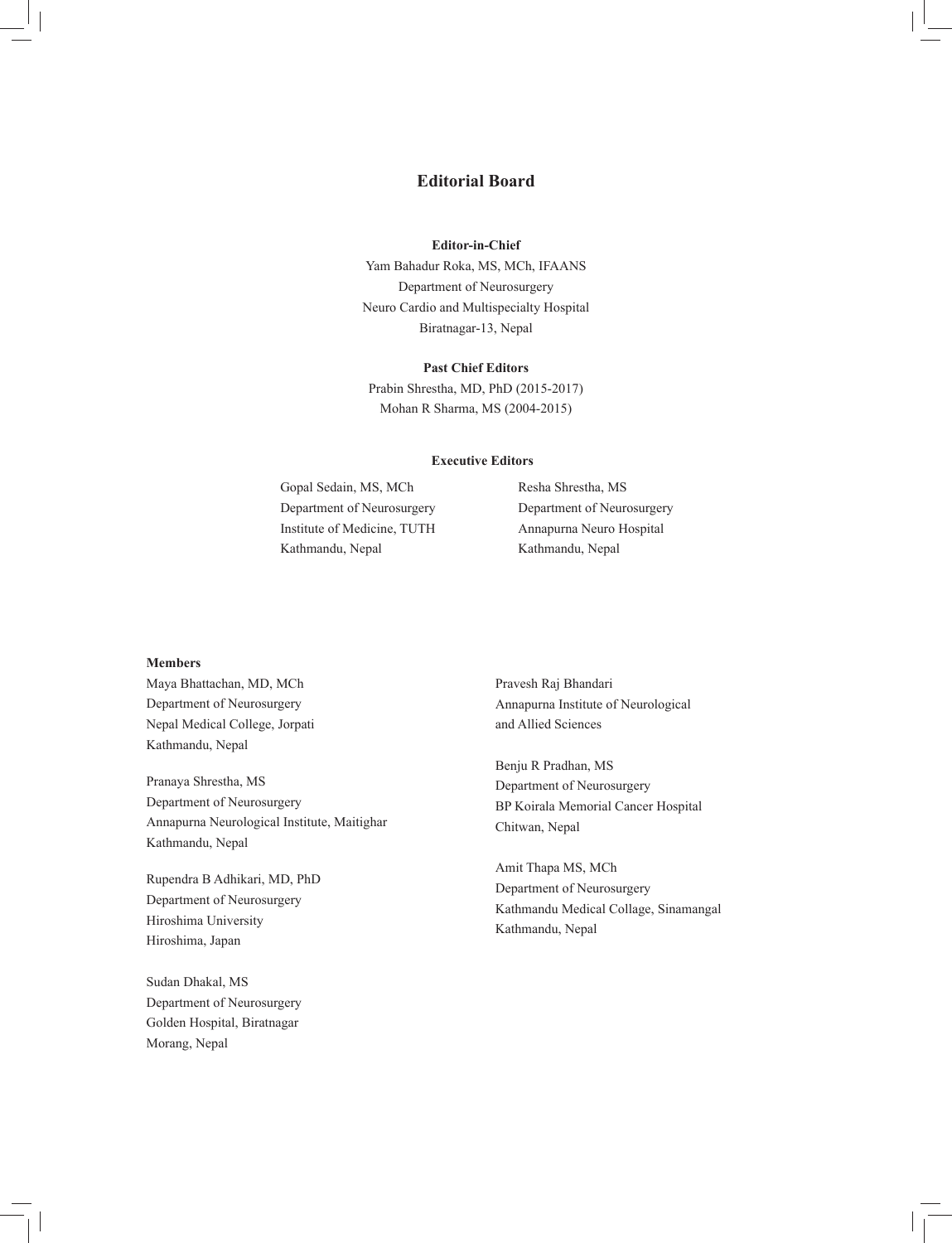# **Advisors**

**National** Pawan K Sultania, MS Department of Neurosurgery Nepal Medical College, Jorpati Kathmandu, Nepal

Basant Pant, MD, PhD Department of Neurosurgery Annapurna Neurological Institute Kathmandu, Nepal

Gopal R Sharma, MS Department of Neurosurgery Bir Hospital, NAMS Kathmandu, Nepal

Sushil Shilpakar, MS Department of Neurosurgery Institute of Medicine, TUTH Kathmandu, Nepal

Krishna Sharma, MS, MCh Department of Neurosurgery Nepal Medical College Kathmandu, Nepal

Mohan R Sharma, MS Department of Neurosurgery Institute of Medicine, TUTH Kathmandu, Nepal

Prabin Shrestha, MD, PhD Chief Neurosurgeon Dept of Neuroscience B & B hospital, Gwarko Lalitpur, Nepal

**Advisors International** Kazunori Arita, MD, PhD Department of Neurosurgery Graduate School of Medical and Dental Sciences Kagoshima University, Kagoshima, Japan

Merwyn Bagan, MD, MPH, FACS Neurosurgeon Concord, New Hampshire, USA

Richard G. Ellenbogen, MD, FACS Department of Neurological Surgery University of Washington School of Medicine Seattle, Washington, USA

Kaoru Kurisu MD, PhD Department of Neurosurgery Graduate School of Biomedical Sciences Hiroshima University, Hiroshima, Japan

H. Richard Winn, MD Department of Neurosurgery Lenox-Hill School of Medicine, New York, USA

Timir Banerjee, MD Louisville Kentucky, USA

Deepak Gupta, MS, MCh Professor of Neurosurgery Department of Neurosurgery, AIIMS, N Delhi

Takaomi Taira MD PhD Department of Neurosurgery Tokyo Women's Medical University, Tokyo, Japan

Ramesh Teegala Professor Department of Neurosurgery, ASRAM Medical College, ELURU-534005, AP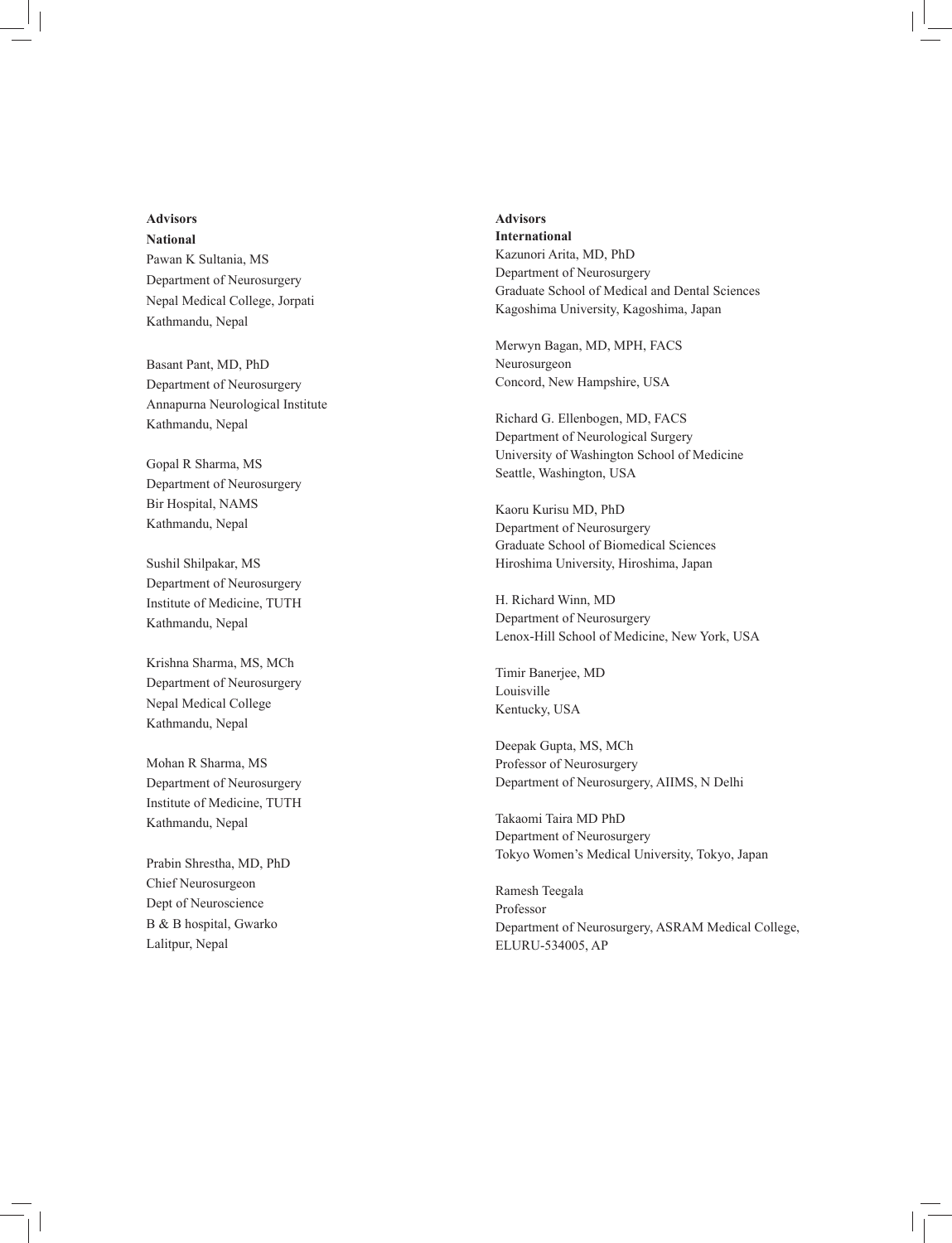#### **About the Journal**

#### **Focus and Scope**

The purpose of bringing out the *Nepal Journal of Neuroscience* is to provide a medium for scientific discussion in the field of neuroscience or other information of interest to the specialties dealing with the diseases of the nervous system. The journal is devoted to the publication of work in the field of neuroscience relevant to Nepal.

On average, a total of 10-12 articles will be published per issue. The articles will include editorial on various subject matter, review articles, original articles, case reports and neuro view box depicting especial and typical pictorial view in neuro radio images. The articles may be on, in addition to neurosurgery, general medical topics and topics on allied subjects such as neurology, neuropsychiatry, neuroanesthesiology, neuroradiology, neuropathology, neuroophthalmology, rehabilitation medicine etc. Similarly letters to the editor will be the part of the journal.

All objective, constructive and educational letters to the editor not exceeding 500 words and 4 references regarding scientific articles published in the Nepal Journal of Neuroscience will be considered for publication if found acceptable. All letters will be subject to abbreviations or editorial alteration. However, every effort will be made not to alter the author's meaning.

American English will be the official language of the Journal.

The journal is also available on its own site at *http://neson. org.np/* and *https://www.nepjol.info/index.php/NJN*

#### **Indexation**

The journal is presently indexed/archived at Nepal journal Online (NepJol) part of the JOL, Google Scholar, TDNet and Index Copernicus World of Journal. DOI is given to each article through the NepJol.

#### **Publication Frequency**

Nepal journal of Neurosciences is being published three times a year, from 2017.

#### **Open Access Policy**

This journal provides immediate open access to its content on the principle that making research freely available to the public supports a greater global exchange of knowledge.

#### **Copyright and Permissions**

Copyright is transferred to the Nepalese Society of Neurosurgeons (NESON).



Articles in the Nepal Journal of Neuroscience are Open Access articles published under a Creative Commons Attribution- Non Commercial 4.0 International License. This license permits use, distribution and reproduction in any medium, provided the original work is properly cited and is not used for commercial purposes.

#### **Peer Review Process**

Nepal Journal of Neuroscience invites two reviewers per article. Each reviewer is given 2 weeks for their initial response or acknowledgement and 4 weeks to complete a review. All reviews are double-blinded.

The final decision on accepting a submission for *publication rests with the Editor-in-Chief.*



**To access Nepal Journal of Neuroscience, Archives scan QR code:**

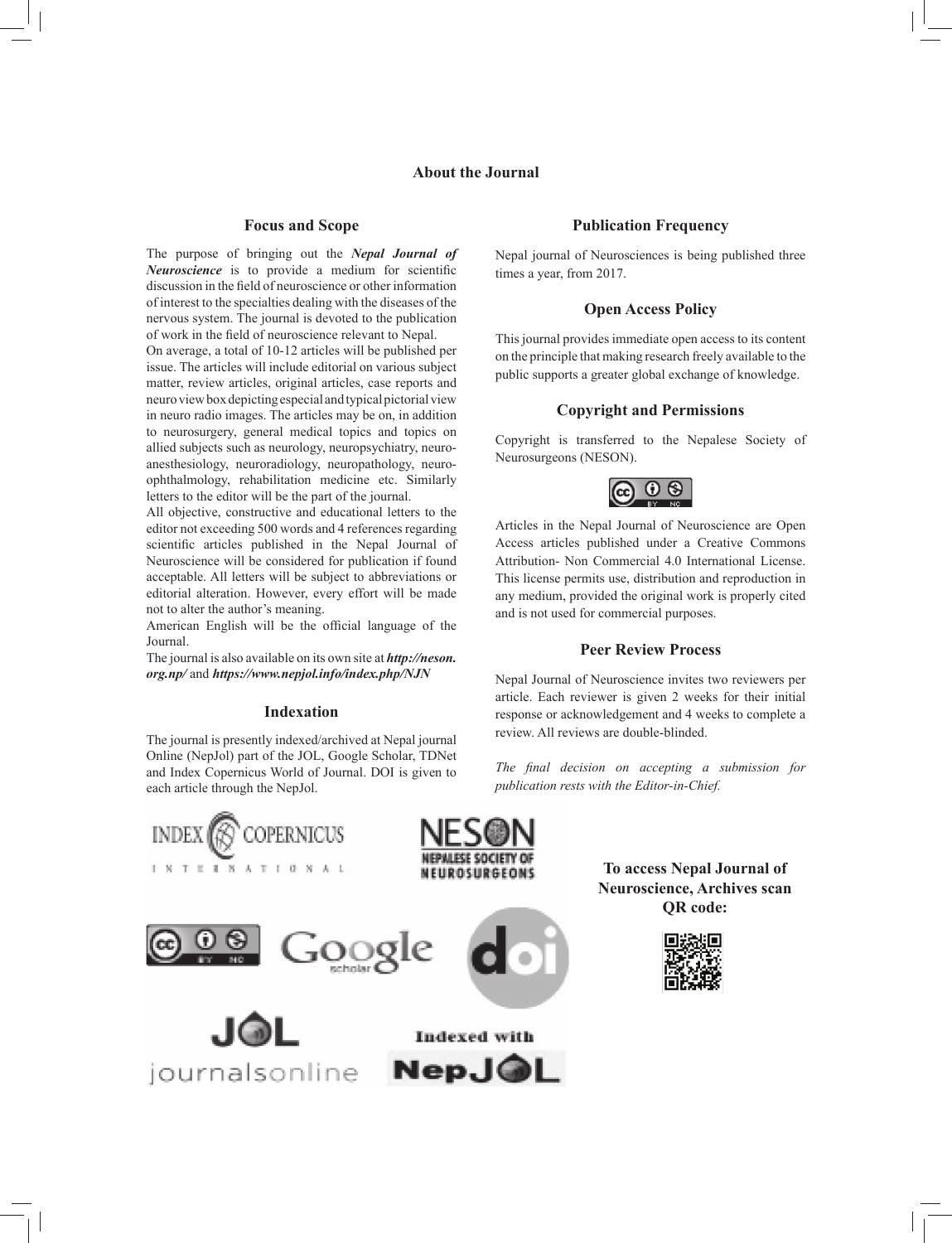# **2018 Subscription Rates per Year**

|                        | Individual     | Institution | <b>In-Training</b> |
|------------------------|----------------|-------------|--------------------|
| Nepal                  | Rs. 500        | 800         | 300                |
| <b>SAARC</b> Countries | Rs. 800        | 1200        | 500                |
| <b>Other Countries</b> | <b>US\$ 60</b> | 100         | 30                 |

## **Nepal Journal of Neuroscience Classified Advertisements**

Nepal journal of Neuroscience accepts classified advertising as a service and the editorial board reserves the right to refuse any advertisement not directly relevant to the practice of medicine. Web advertising is also available. Cost is Rs 10,000 for 6 months. Please visit http://www.neson.org.np for the availability of space.

| <b>Size</b>       | <b>Ad Rates</b> |
|-------------------|-----------------|
| $1/2$ Page        | Rs 15000.00     |
| Full page (B&W)   | Rs 25000.00     |
| Full Page (Color) | Rs 35000.00     |
| <b>Back Cover</b> | Rs 50000.00     |

All payments must be made before printing.

### **Nepal Journal of Neuroscience**

published by **Nepalese Society of Neurosurgeons** P.O Box 4181 Siddhi Sadan, Pradarshani Marg, Kathmandu, Nepal Tel: 0169-10251 Email: njns2004@yahoo.com URL: www.neson.org.np

**© Nepalese Society of Neurosurgeons**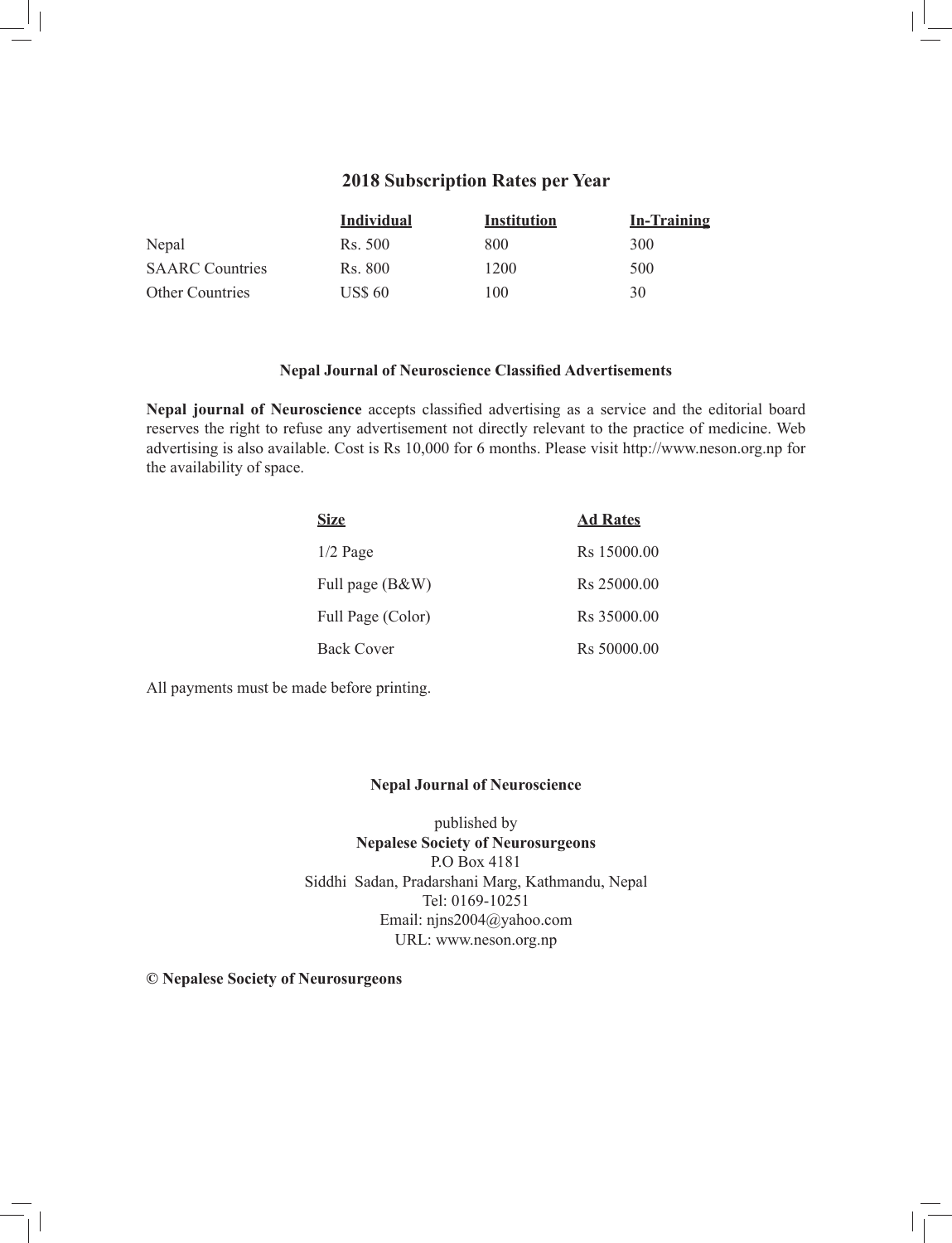# **5th Executive Committee 2017/2019**

# **Nepalese Society of Neurosurgeons NESON**

**President** Dr. Mohan Raj Sharma

# **Immediate Past President**

Dr. Gopal Raman Sharma

**Vice-President** Dr. Krishna Sharma

**General Secretary** Dr. Prabin Shrestha

**Treasurer** Dr. Samir Acharya

**Joint Secretary** Dr. Amit Thapa, Dr. Sudan Dhakal

> **Members** Dr. Balgopal Karmacharya Dr. Pravesh Rajbhandari Dr. Rajkumar KC Dr. Resha Shrestha Dr. Sumit Joshi Dr. Suraj Thulung

**Editor-in-Chief** Dr. Yam Bhadur Roka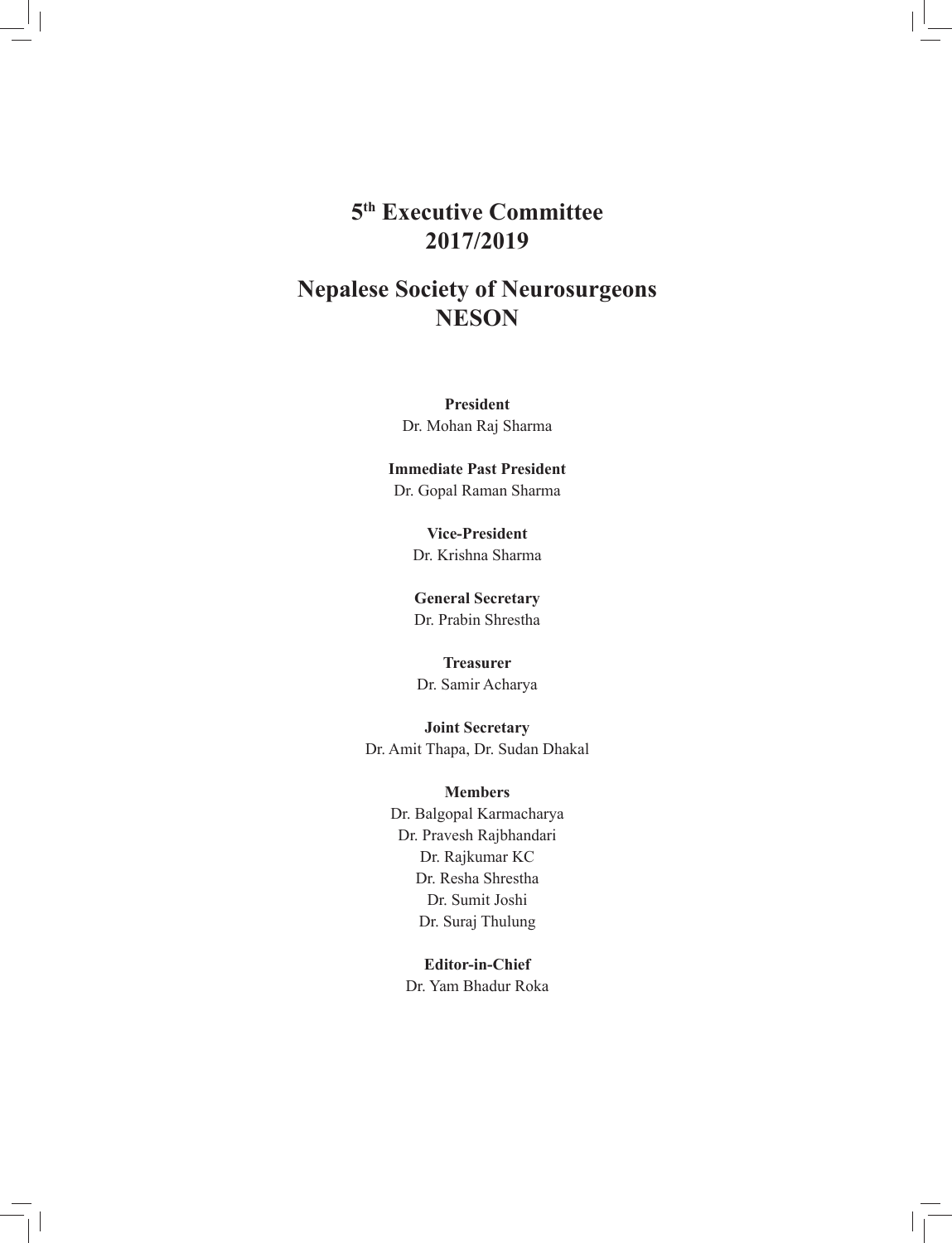$\frac{1}{2}$  $\frac{1}{\sqrt{1-\frac{1}{2}}}$ 

 $\frac{1}{\sqrt{1-\frac{1}{2}}}$ 

 $\frac{1}{\sqrt{1}}$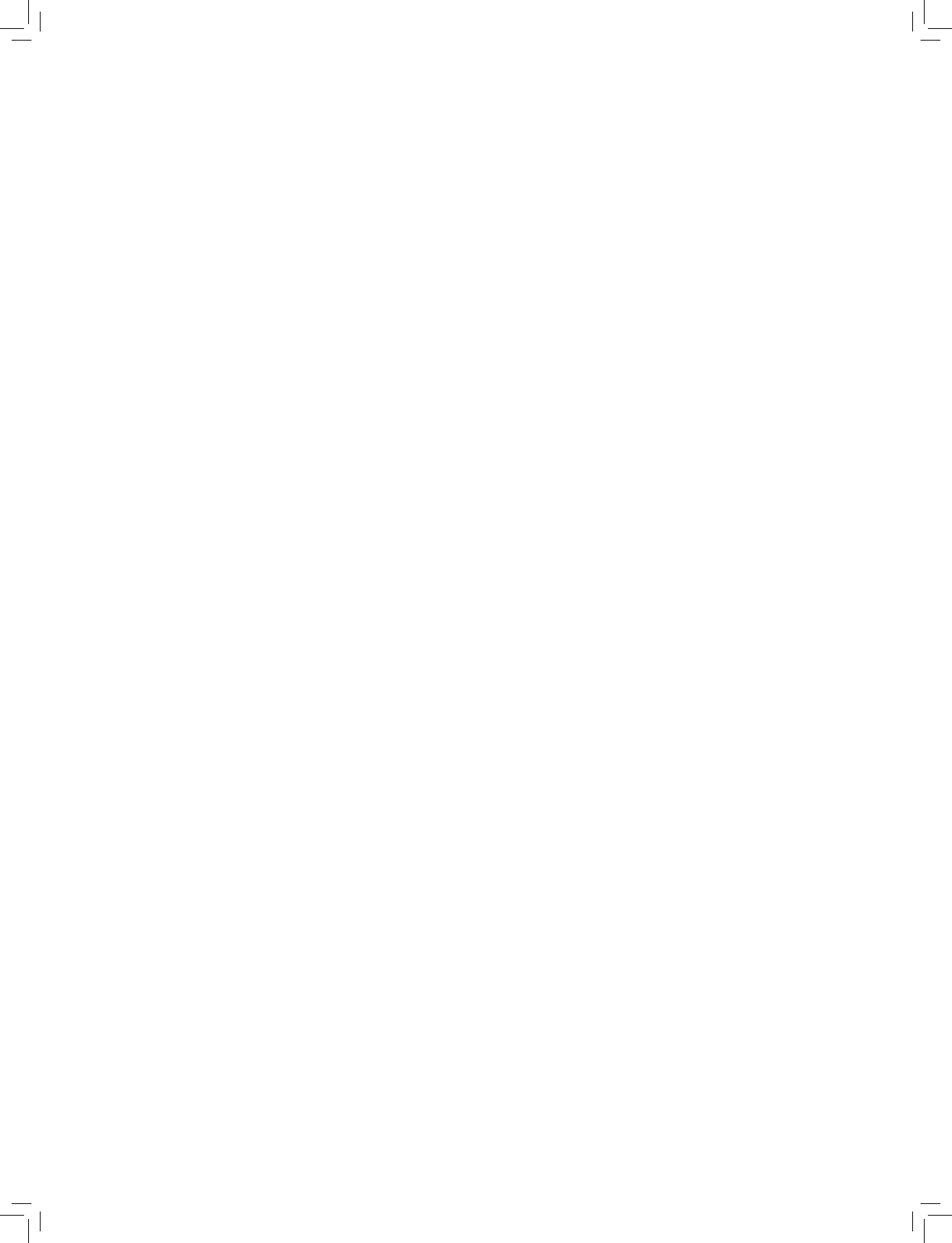# **Nepal Journal of Neuroscience Volume 16, Number 1, 2019**

# **Table of Contents**

| <b>Editorial</b><br>Music in the operating theatre: to listen or not to listen remains a question?<br>Yam Bahadur Roka                                                                                                                                                    | $\mathbf{1}$ |
|---------------------------------------------------------------------------------------------------------------------------------------------------------------------------------------------------------------------------------------------------------------------------|--------------|
| <b>Review article</b><br>Review in The Management of Post-Craniotomy Pain<br>Yam Bahadur Roka                                                                                                                                                                             | 3            |
| The surgical approach for clipping anterior communicating artery Aneurysm<br>Robin Bhattarai, Chuan Chen, Chao Feng Liang, Teng chao Huang, Hui Wang, Cong Ling, Ying Guo                                                                                                 | 10           |
| <b>Original articles</b><br>Surgical Outcome Of Isolated Extradural Hematomas Operated In A Teaching Hospital In Western Nepal<br>Dr Balgopal Karmacharya, Dr Nikunja Yogi, Dr Benju Pun                                                                                  | 21           |
| Clinical Experience With Frameless Neuronavigation Guided Biopsy For Intracranial Space Occupying Lesion<br>Suraj Thulung, Suresh Bishokarma, Subash Lohani, Dinuj Shrestha, Dr. Binit Aryal, Dr. Munu Napit                                                              | 25           |
| Ischemic Stroke in Young Adults: Study of the Subtypes, Risk factors and Predictors of Poor Outcomes<br>Dr. Reema Rajbhandari, Dr. Parmatma Prajuli, Dr. K K Oli                                                                                                          | 29           |
| Outcome of Posterior Fossa Decompression for Chiari Type I Malformation with Syringomyelia<br>Sagar Koirala, Suresh Bishokarma, Dinesh Nath Gongal, Henry Thomas Marsh                                                                                                    | 35           |
| Case report<br>Bilobed Thoracic Meningomyelocele: A Case Report With Literature Review<br>Dipendra Shrestha, Binod Rajbhandari, Sushil Krishna Shilpakar                                                                                                                  | 39           |
| Combining Internal Carotid artery Occlusion with Intermediate-Flow Bypass for Treating Large-Giant<br><b>Cavernous Sinus Segment Aneurysms: Case Report and Review of Literature</b><br>Robin Bhattarai, Chuan Chen, Chao Feng Liang, Teng Chao Huang, Hui Wang, Ying Guo | 42           |
| Situs Inversus Totalis with Hydrocephalus in an Adult: a Rare Case Report<br>Dr Yam Bahadur Roka, Dr Mohan Karki, Dr Ashish Jung Thapa, Dr Narayani Roka                                                                                                                  | 48           |
| <b>Unusual Complication of the Foramen Magnum Decompression</b><br>Sridhara Narayana, Ramesh Teegala                                                                                                                                                                      | 51           |
| Solitary Intracranial Plasmacytoma in an Unusual Location - A Case Report<br>Suresh Bishokarma, Shikher Shrestha, Kajan Ranabhat, Rajesh Panth                                                                                                                            | 55           |
| Isolated Intraspinal Neurenteric Cyst, Mimicking Arachnoid Cyst: A Case Report<br>Puspa Raj Koirala, Suman Phuyal, Gopal Sedain, Sushil Krishna Shilpakar                                                                                                                 | 58           |
| Endoscopic Retrieval Of intraventricular Migrated Whole Ventriculoperitoneal Shunt: A Case Report<br>Muhammad Tariq, Diggaj Shrestha 62                                                                                                                                   |              |
| <b>Neuro View Box</b><br>Giant Thrombosed "Divine Clipped" Vertebral Artery Aneurysm Presenting with Severe Vertigo<br>Dr Yam Bahadur Roka                                                                                                                                | 65           |